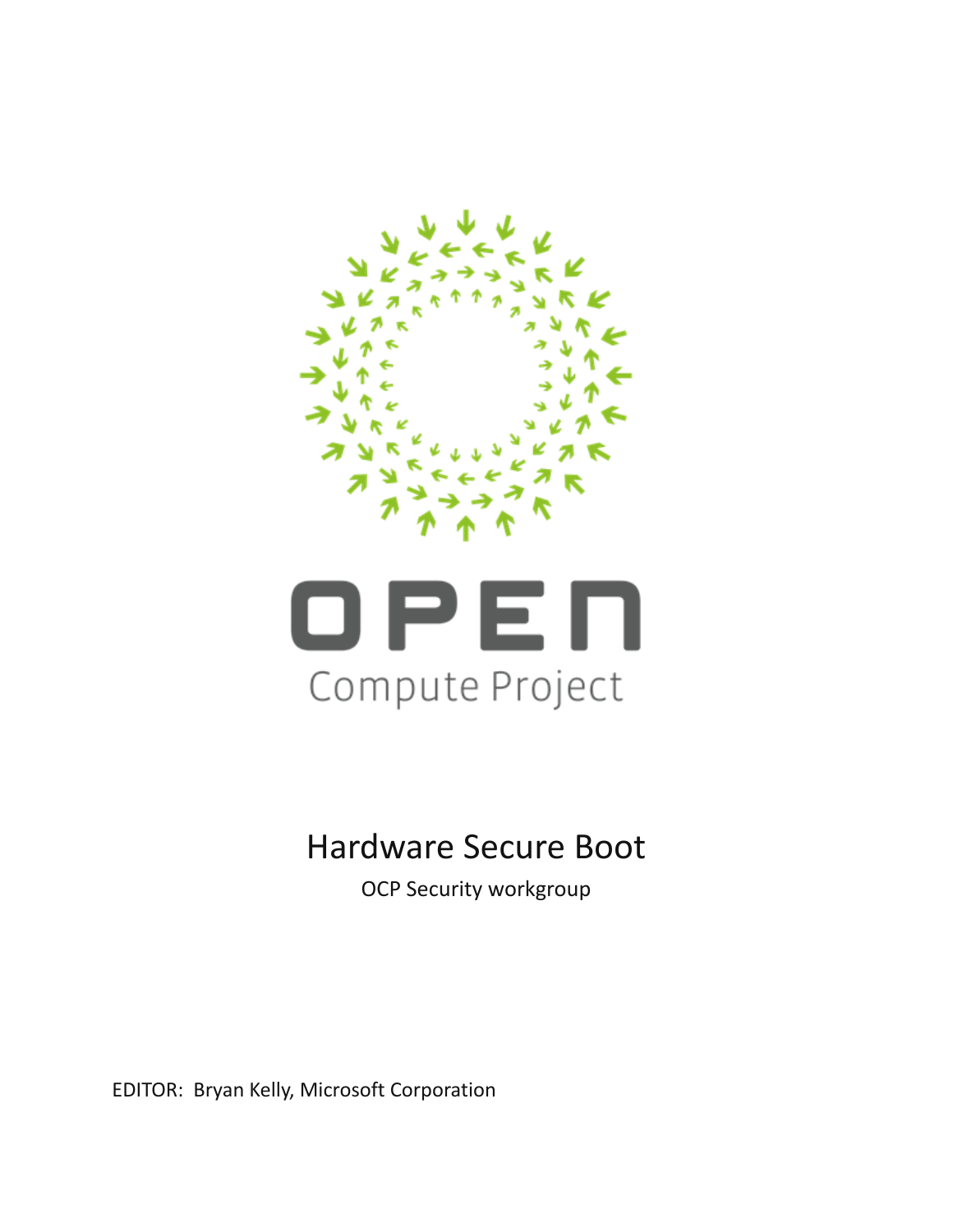CONTRIBUTORS: Yigal Edery, Kameleon Joe Foster, Microchip Ahmed Abbas Hassan, CyShield Bryan Kelly, Microsoft Nate Klein, Google Jubin Mehta, Facebook, Inc. Alberto Munoz, Intel Corporation Rajeev Sharma, Open Compute Project Wojtek Powiertowski, Facebook, Inc. Eric Spada, Broadcom, Inc. Brett Henning, Broadcom, Inc. Osman Koyuncu, Nuvia Inc. Ben Stoltz, Google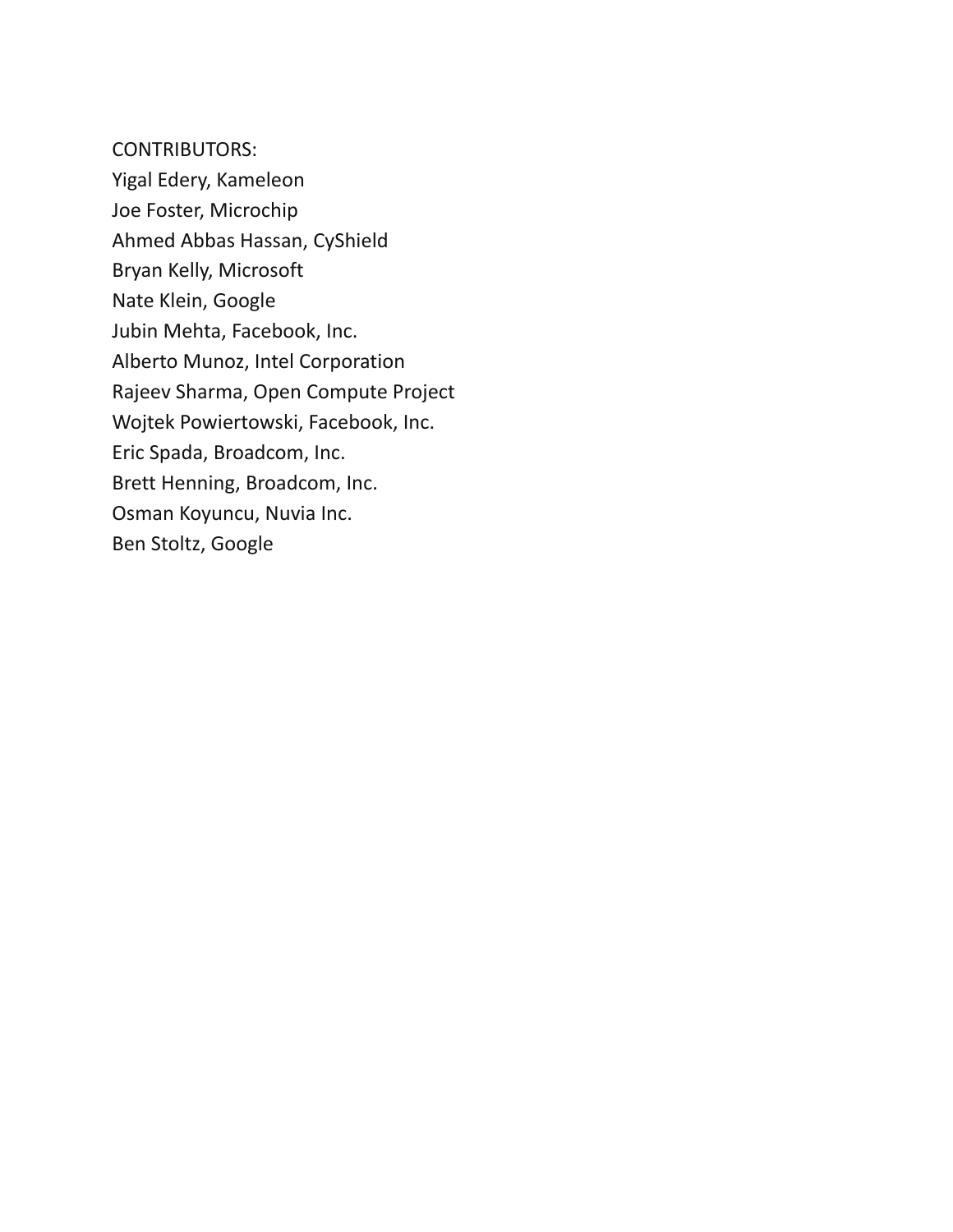### **Revision History**

| <b>Revision</b> | <b>Date</b> | <b>Guiding Contributor(s)</b>      | <b>Description</b>     |
|-----------------|-------------|------------------------------------|------------------------|
| 1.0             |             | Bryan Kelly, Microsoft Corporation | <b>Initial Release</b> |
|                 |             |                                    |                        |
|                 |             |                                    |                        |
|                 |             |                                    |                        |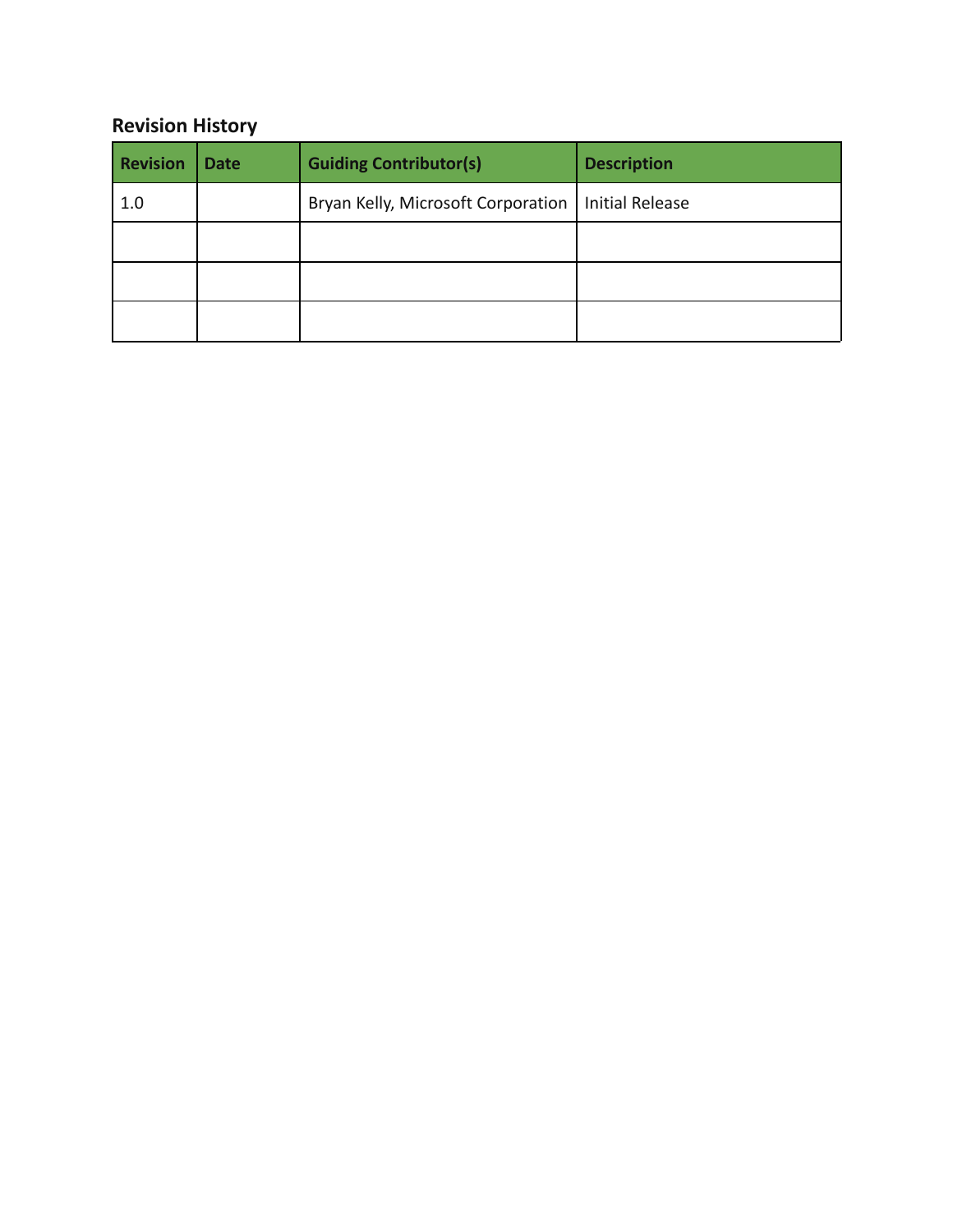### <span id="page-3-0"></span>**Executive Summary**

**The environment.** In cloud data centers, the composition of the cloud server consists of a variety of processing devices and peripheral components such as, accelerators, storage devices. These devices typically all run firmware, which can reside internally in the device or externally to the device.

**The problem to be solved.** Until this document, servers had no standardized, open, and consistent mechanism to provide authorization of the devices that comprise the server. For example, does a network adapter still contain the initial firmware that was installed by its manufacturer? Has the device been reflashed or updated with firmware from another entity? Cloud service providers cannot rely on procurement agreements or attestation alone to ensure the integrity of the products they buy. These products must have protection mechanisms that enforce integrity during design, development, manufacturing, testing, shipping, provisioning, installation, and operation. Allowing unauthorized code to execute on the device would create innumerable possible attacks.

**The Open Compute Project solution.** This document presents a design for enforcing firmware integrity on the components within a server. In this design, components are required to have certain capabilities to enforce firmware integrity and maintain trustworthiness across the product life cycle.

The platform components must:

- 1. Provide a mechanism for securely anchoring a root of trust public key.
- 2. Verify the device firmware digital signature using the anchored public key
- 3. Provide a mechanism for revoking previously signed firmware

This document identifies required and optional functionality for platforms and attester devices. Feedback on version 1.0 of this document is invited, especially from vendors implementing it.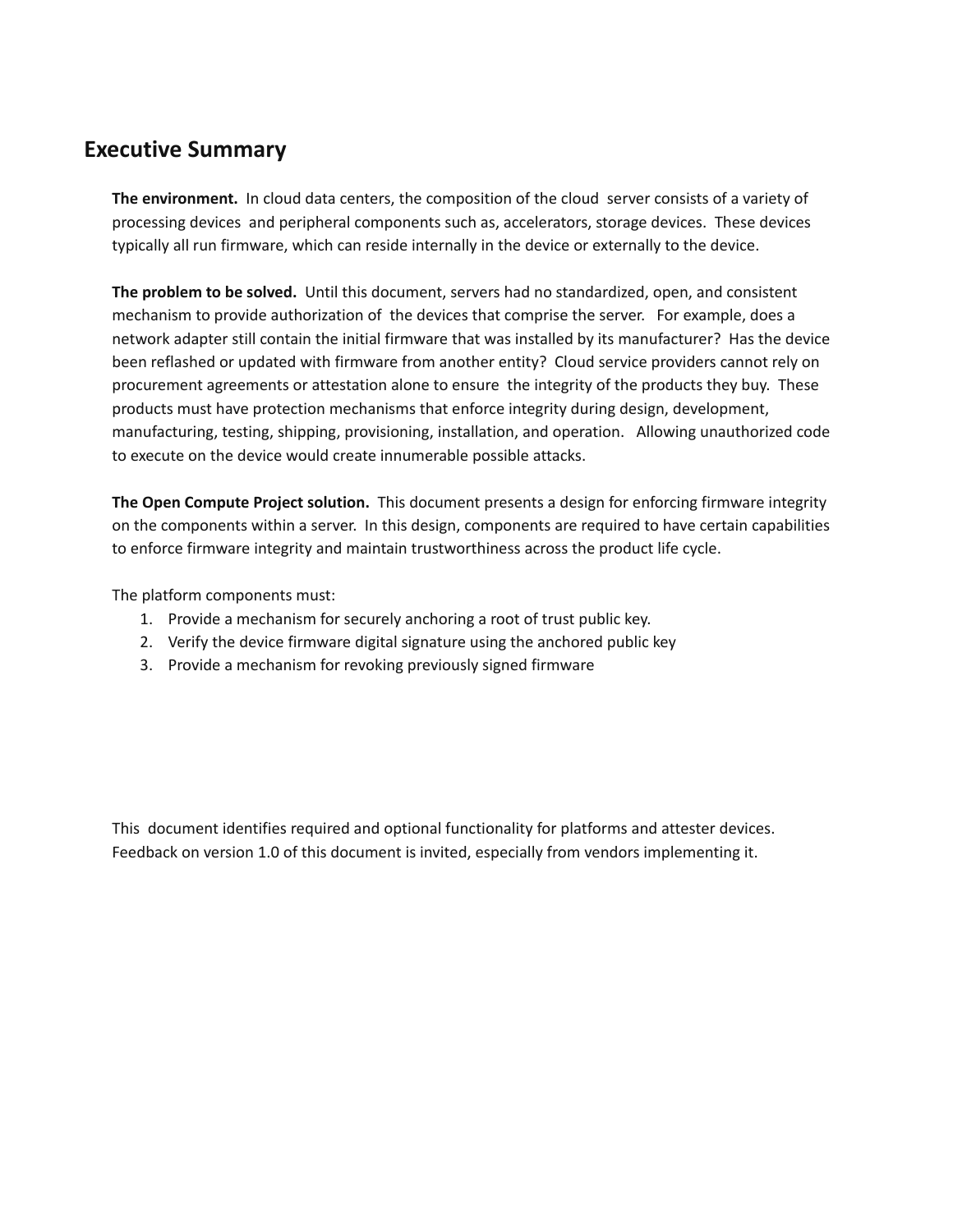| <b>Executive Summary</b>                               | 4  |  |
|--------------------------------------------------------|----|--|
| <b>Purpose</b>                                         | 6  |  |
| <b>Audience</b>                                        | 6  |  |
| Scope                                                  | 6  |  |
| <b>Syntax and conventions</b>                          | 6  |  |
| <b>Guiding Principles</b>                              | 9  |  |
| <b>Secure Boot Requirements</b>                        | 10 |  |
| <b>Revocation and change of ownership Requirements</b> | 11 |  |
| <b>Required Algorithms</b>                             | 13 |  |
| <b>Measurements and Digests</b>                        | 13 |  |
| Secure Boot Signatures                                 | 13 |  |
| Strength of Algorithm                                  | 13 |  |
| <b>Secure Boot Flow</b>                                | 14 |  |
| <b>Embedded Public Key Flow</b>                        | 14 |  |
| Key Manifest Flow                                      | 5  |  |
| Manifest with Hash Table Flow                          | 17 |  |
| Confidentiality                                        |    |  |
| <b>Ownership and Revocation</b>                        |    |  |
| <b>Device Recovery</b>                                 |    |  |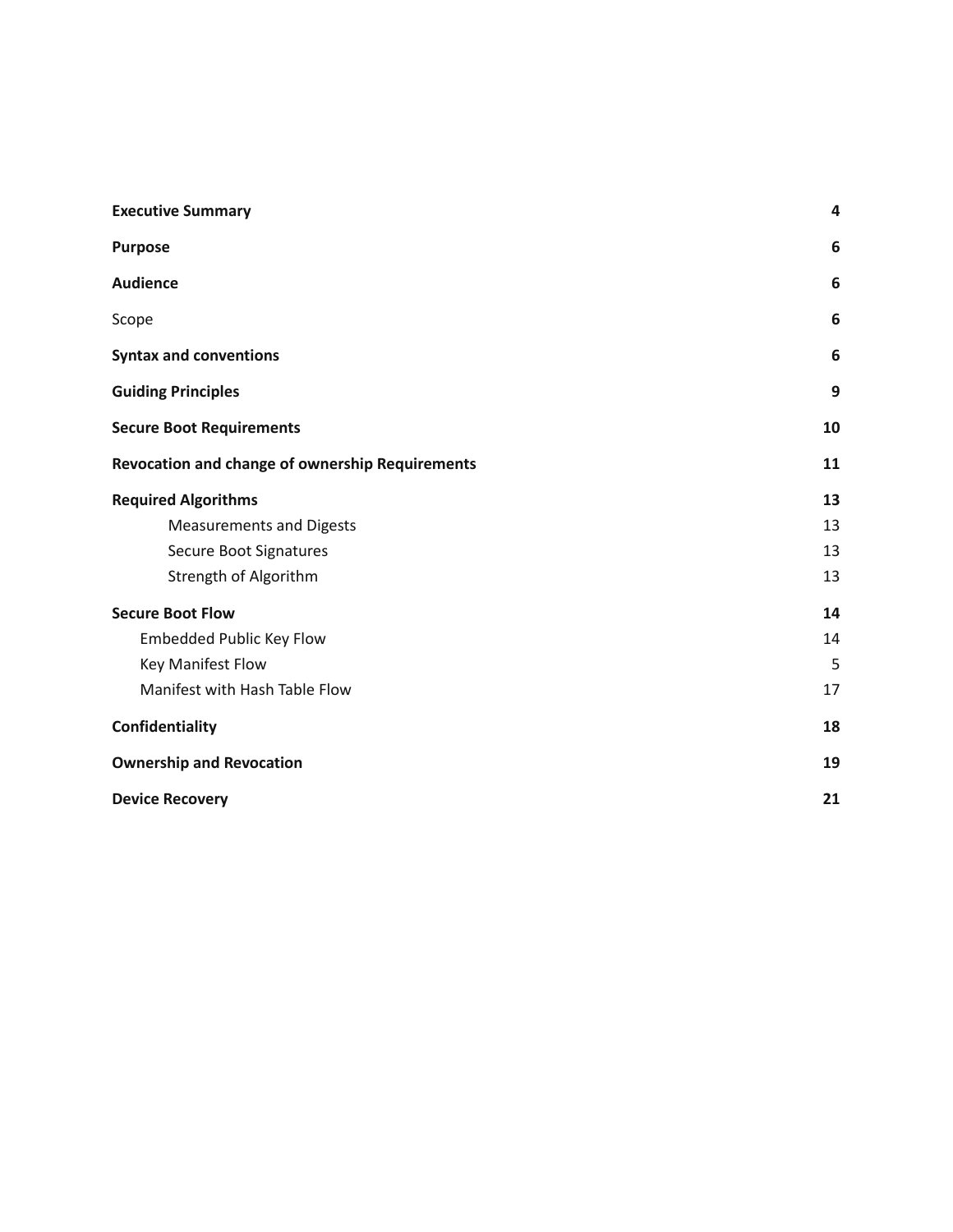## <span id="page-5-0"></span>**1. Purpose**

This document is intended to guide the implementation of expected behavior for secure boot for hardware products, and the implementation maps to OCP Security workgroup standards/solutions.

## <span id="page-5-1"></span>**2. Audience**

The audience for this document includes, but is not limited to, system and system component designers, security information and event management (SIEM) system developers, and cloud service providers.

### <span id="page-5-2"></span>**3. Scope**

- 1. Authenticating all mutable firmware in system devices (flash for BIOS, BMC, microcontroller(s), CPLD, etc)
- 2. Existing standards/protocols:
	- 2.1. NIST SP [800-193](https://nvlpubs.nist.gov/nistpubs/SpecialPublications/NIST.SP.800-193.pdf) "Platform Firmware Resiliency Guidelines"
	- 2.2. NIST SP [800-57](https://nvlpubs.nist.gov/nistpubs/SpecialPublications/NIST.SP.800-57pt1r5.pdf) "Recommendation for Key Management"
	- 2.3. NIST SP [800-147](https://nvlpubs.nist.gov/nistpubs/Legacy/SP/nistspecialpublication800-147.pdf) "BIOS Protection Guidelines"
	- 2.4. NIST SP [800-147B](https://nvlpubs.nist.gov/nistpubs/SpecialPublications/NIST.SP.800-147B.pdf) "BIOS Protection Guidelines for Servers"
	- 2.5. NIST FIPS [186-4](https://nvlpubs.nist.gov/nistpubs/fips/nist.fips.186-4.pdf) Digital Signature Standard (DSS)

### <span id="page-5-3"></span>**4. Syntax and conventions**

In this document, the words "shall", "must", "shall not", "must not", "should", "recommended", "should not", "not recommended", "may", and "optional" follow the conventions in **IETF BCP 14 (RFC2119**, [RFC8179\)](https://www.rfc-editor.org/info/bcp14) 2119. The roles "attester", "verifier", and "reference integrity measurements" are defined in the draft Reference [Terminology](https://github.com/henkbirkholz/draft-birkholz-attestation-terminology) for Attestation Procedures.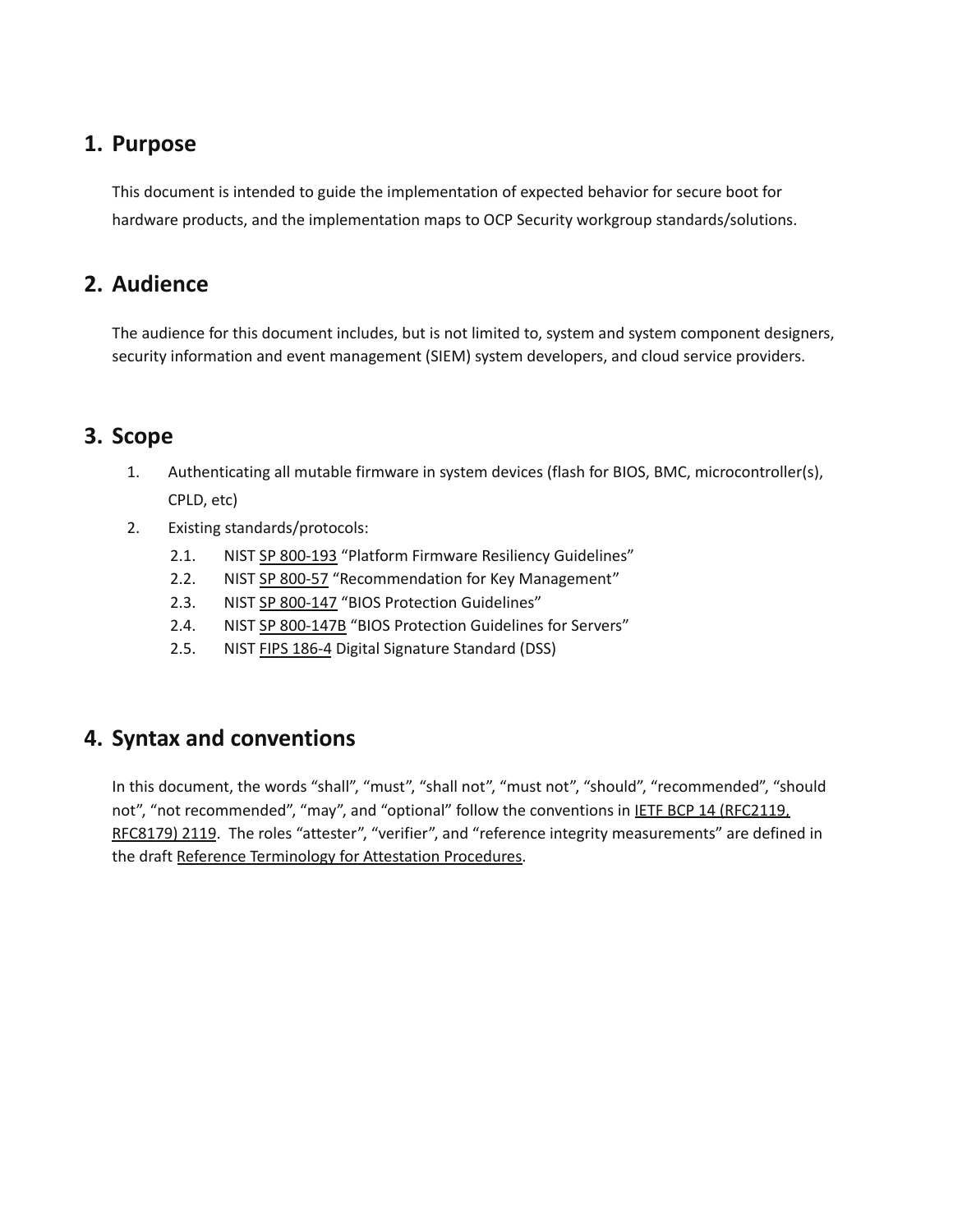# **Definitions**

Throughout the OCP specs, the terms Secure Boot and Measured Boot are used to describe required capabilities. Since these terms can have varied interpretations, this section defines the meaning intended for these in the OCP specs.

**Secure Boot** is the mechanism that verifies the integrity of every code being loaded, before it's allowed to execute. This includes, for example, checking code for proper signature by an approved signer. Secure Boot is considered successful if the integrity check passed, and fails if it didn't. Note that failure in Secure Boot does not necessarily imply "bricking" the device, but rather following a recovery policy which defines what to do if the check fails. This spec covers in detail the expected behaviour of secure boot.

**Measured Boot** is used to describe the mechanism that collects measurements (hashes) of every code being loaded, and reports them in a secure way via the process of attestation. Measured boot lets the verifier of the attestation process (which normally happens after the code was executed) to decide what is considered good/bad and apply relevant policies. The OCP attestation spec covers the attestation protocol as well as other aspects of measured boot.

In the context of OCP specs, and to avoid confusion, we explicitly avoid using any other industry terms such as **verified boot**, **trusted boot**, etc. These terms tend to be interpreted differently by different people, and are usually a source of confusion.

# **Guiding Principles**

Secure boot shall be designed in a way that secure boot integrity cannot be compromised by mutable code.

Secure boot code execution path shall be designed in a way that authentication cannot be compromised by hardware glitching, such as voltage manipulation or altering of efuses.

Secure boot must authenticate mutable firmware with a hardware protected reference, hence the protection mechanism of mutable code shall be immutable.

Mechanisms that control the secure boot or configuration of secure boot shall be attestable. For guidance on attestation, review Attestation of System [Components](https://docs.google.com/document/d/1fzBnA6N9vGYj--Mxit9Whp0TPPyGqgOyBlHdgCN9F_Q) document.

Secure boot implementation shall permit complete transfer of ownership or control of the device. Example: invalidating supplier keys with customer keys etc.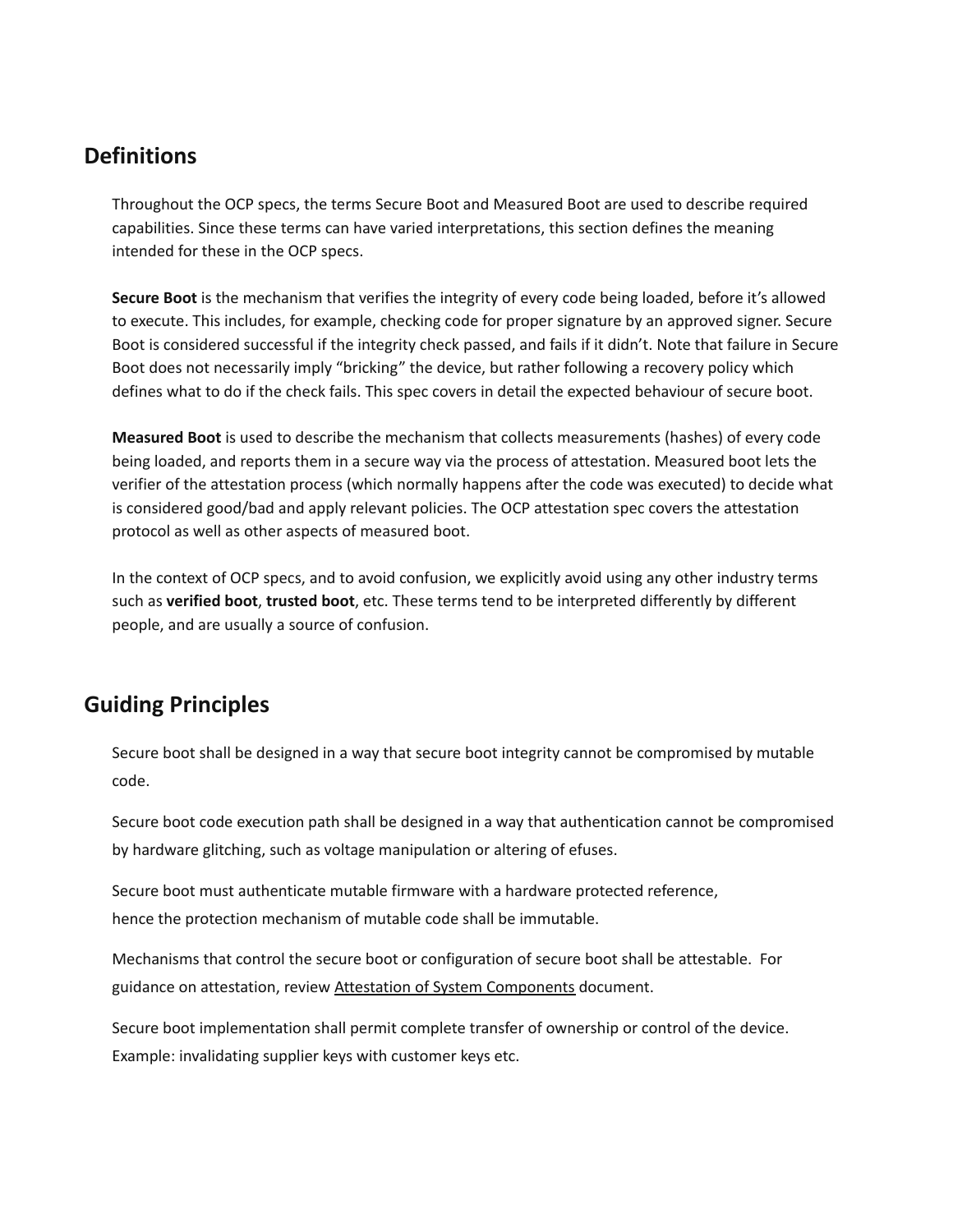Secure boot shall be designed in a way that permits for key revocation or key rotation of the signature verification key.

Secure boot shall permit secure provisioning and secure update of the device.

Secure boot shall perform authentication of mutable firmware code.

Secure Boot can optionally implement device unique encryption for confidentiality protection of firmware images. Confidentiality protection does not negate the need for digital signature and integrity protection of firmware.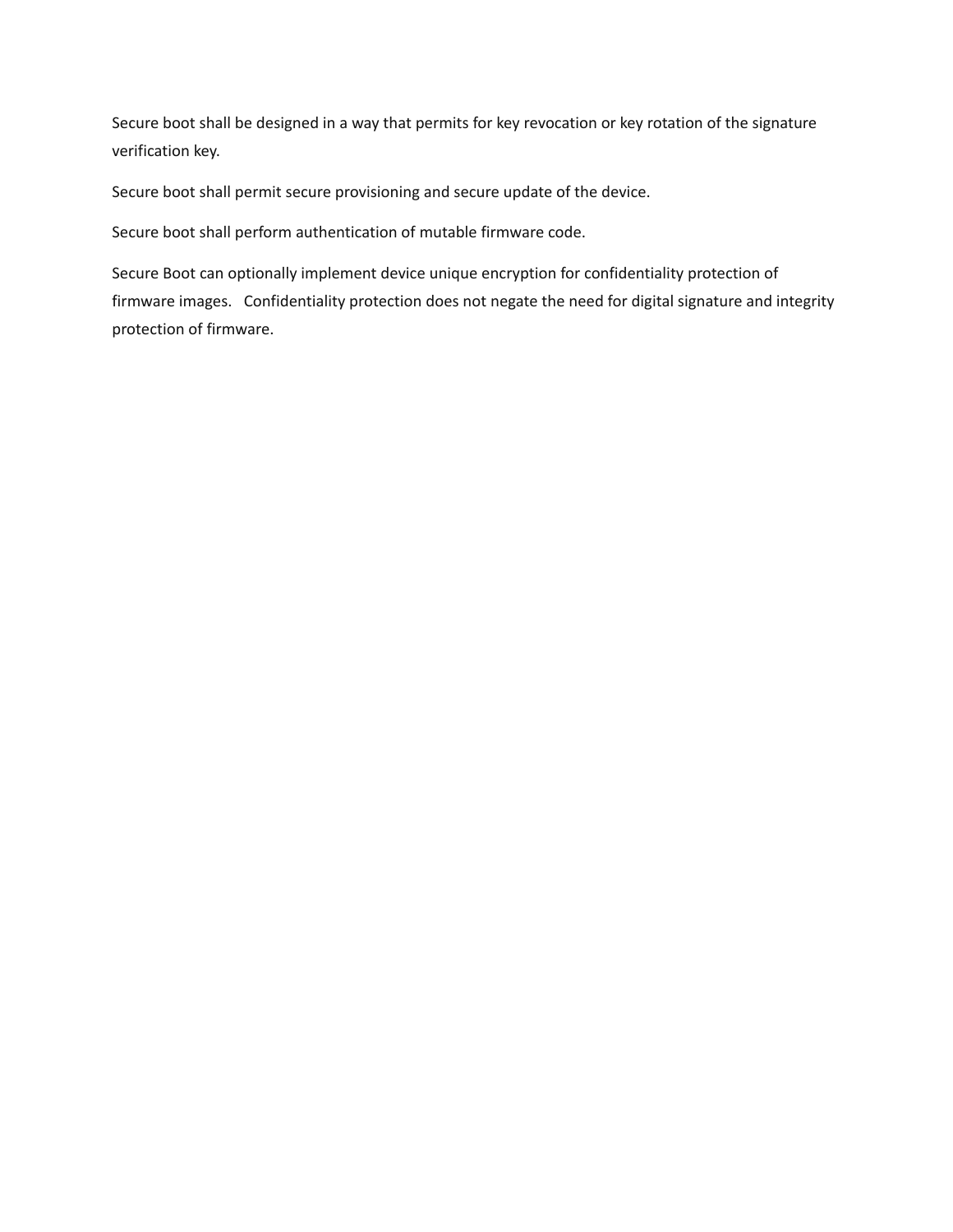### <span id="page-8-0"></span>**5. Secure Boot Requirements**

The first stage of secure boot is an immutable source (for example: mask ROM) and shall enforce authentication of the next stage mutable bootloader.

The authentication mechanism shall use either a public key, hash of a public key, table of public keys or table of hashes (for example: SHA2 of public key), provided the key or hash table is immutable and not dependent on mutable code or measurements. They are therefore referred to as hardware rooted, or root keys.

No local secrets such as an asymmetric private key shall be used to authenticate any stage of device.

Each boot or reload of a device shall enforce authentication of mutable code by the immutable source.

A means for revoking or re-keying authentication keys or hashes of keys shall be provided. For example, by revoking or invalidating keys stored in One Time Programmable (OTP) memory by changing the state of revocation designated OTP memory.

Key hashes or table hashes shall have a minimum strength of SHA2-384,

Hashes and mutable code digests shall support a minimum of SHA384 and follow FIPS [186-4](https://nvlpubs.nist.gov/nistpubs/FIPS/NIST.FIPS.186-4.pdf) 4.2 on the security strength of the hash function.

RSA and ECDSA are the recommended Digital Signature Algorithms for signature generation, and follow the strengths in the CNSA [Guidance.](https://apps.nsa.gov/iaarchive/programs/iad-initiatives/cnsa-suite.cfm)

It is recommended that any secure boot public keys or hash digests of key tables stored in OTP for the digital signature verification provide a mechanism of error detection to protect the integrity of the anchored keys or digest, for example: carry parity bits in OTP that are verified by the immutable source enforcing secure boot.

It is recommended that sufficient space be provisioned for more than one device secure boot root key or root key digest. To support transfer of ownership and renewal of secure boot keys. The Root key is the immutable reference described in paragraph two above.

Immutable source shall not permit any unauthenticated mutable code to execute on the device prior to successful digital signature verification of the code.

Unauthenticated ROM patching and unauthenticated code shall not be permitted.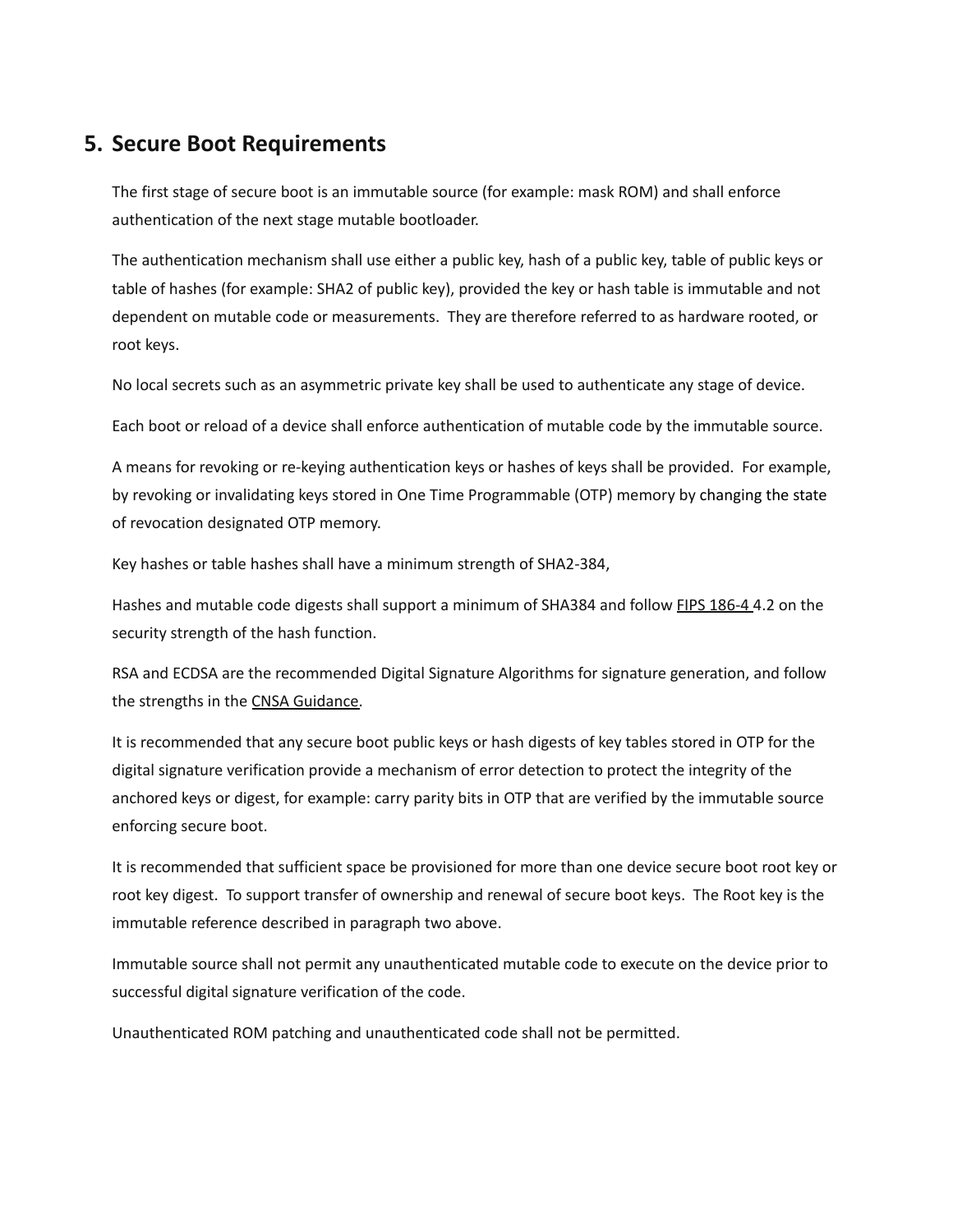Boot and secure boot authentication failures shall not render the device unrecoverable, however all recovery paths shall enforce digital signature verification of mutable code.

It is recommended that devices provide a mechanism for logging secure boot failures.

If encrypted firmware images are supported, decrypted firmware shall only be accessible from internal memory while performing firmware security operations such as digital signature verification.

### <span id="page-9-0"></span>**6. Revocation and change of ownership Requirements**

- Revocation of secure boot keys should be designed in a manner that does not permit unwarranted change of ownership (theft) of a device. Example; a vulnerability in firmware that is exploited should not allow an attacker to change OTP in a manner that allows programming of a new key and revocation of the current key.
- Manufacturers shall not maintain master unlock keys or hashes, escrow security, backdoor keys or recovery keys. Manufacturer keys should get completely replaced by customer keys, or in the instance of dual signature devices, the manufacturer keys should become secondary signatories to the primary customer keys.
- In devices designed with dual signing enabled, both signatures shall be equally enforced. Example: A device that supports a manufacturer signature and customer signature, both signatures shall be used. The manufacturer's signature shall not override customer signature, and vice versa.
- If additional OTP memory or similar protected storage is provided for key revocation and new key or hash programming, it shall be possible to program multiple keys into a device, whereby no further key adding is possible.
- Revocation of the current key or firmware manifest requires the device be booted from a signed and authenticated image with one or more of the following attributes to inform revocation flows:
	- A flag and metadata instructing key to add or key index to activate, and key or index to revoke.
	- $\circ$  A flag and metadata indicating new key to be added or key index to activate
	- A flag and metadata indicating key index to revoke or key to deactivate.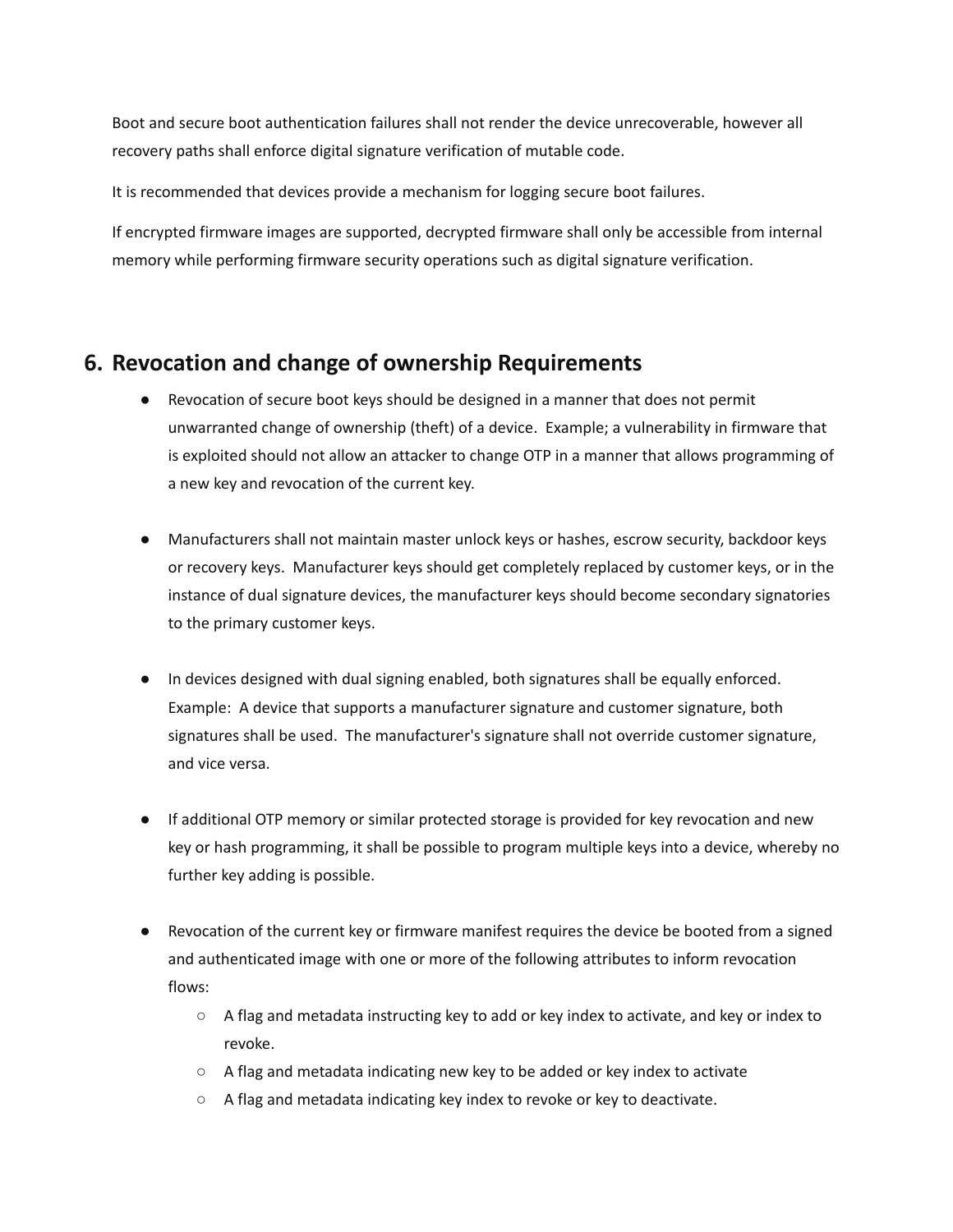- A flag and metadata indicating numeric value of manifest to revoke.
- It is recommended the revocation may be multi-phased across activation and deactivation images, where key or manifest activation occurs before revocation of the previous version. To prevent latent A/B redundant image failures, or recovery failures after revoking keys, revocation processes may include updating redundant and recovery images.
- Revocation of active keys, shall only be performed if there remains one valid key. In this circumstance, the final key in the revocation cycle becomes persistently valid when all other keys or hashes that have been revoked.
- Revocation of secure boot keys shall not be mixed with anti-rollback revocation OTP for firmware components. It is permissible to use key revocation and key rotation with anti-rollback. See section: 10. Revocation and [Anti-rollback](#page-17-0)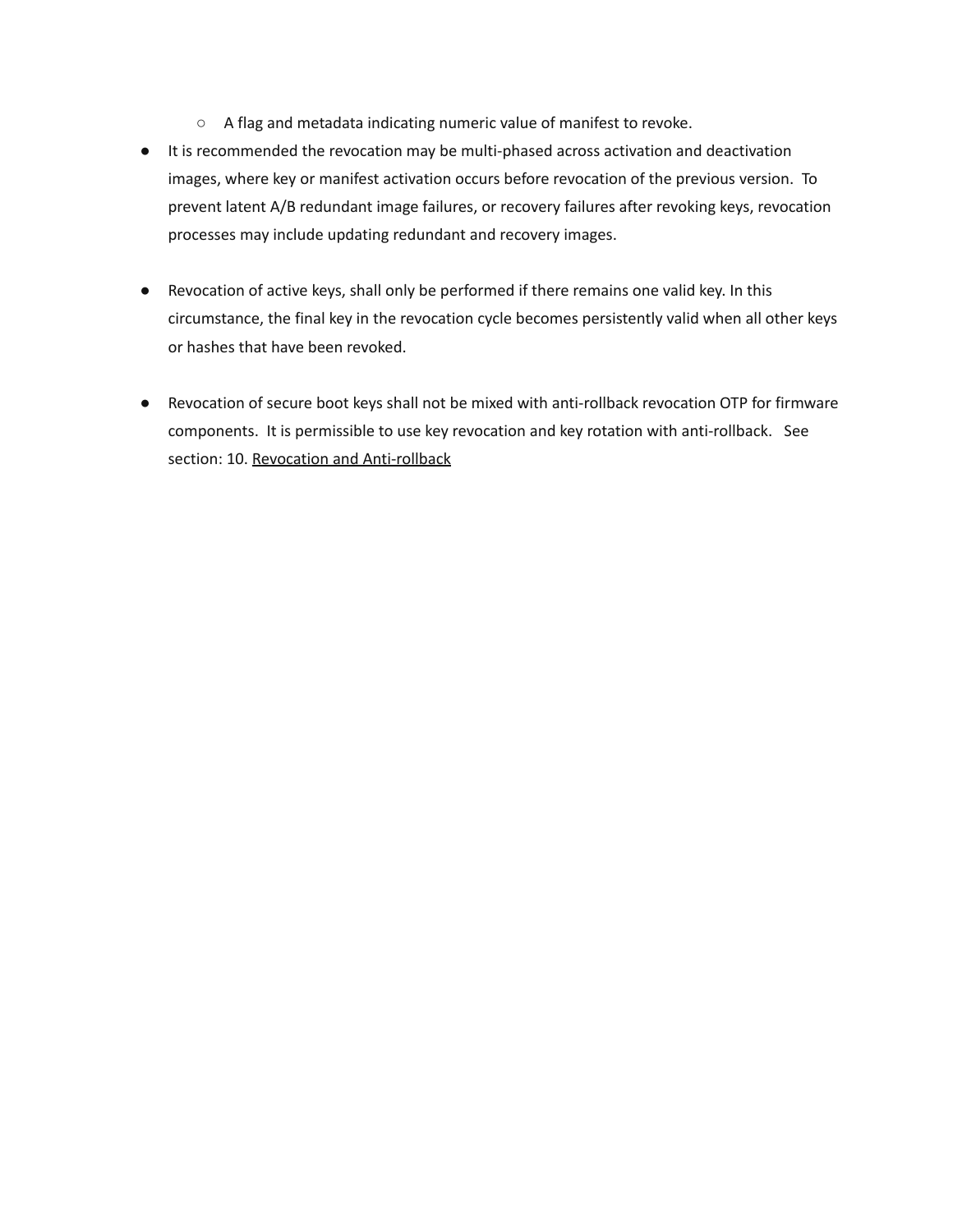# <span id="page-11-0"></span>**7. Required Algorithms**

<span id="page-11-1"></span>Measurements and Digests

For mutable code digest/fingerprint generation:

● SHA2-384 or higher

#### <span id="page-11-2"></span>Secure Boot Signatures

For Signature generation follow strengths in: CNSA Suite [Guidance](https://apps.nsa.gov/iaarchive/programs/iad-initiatives/cnsa-suite.cfm) one or more of the following algorithms:

- RSA PSS PKCS#1 v2.1, 3072 bit key length or higher
- ECDSA 384 bit key length or higher

Signature generation shall follow:

● Digital Signature Standard (DSS) FIPS [186-4](https://nvlpubs.nist.gov/nistpubs/FIPS/NIST.FIPS.186-4.pdf)

Encryption Algorithm For flash encryption algorithm: AES 256-bit

<span id="page-11-3"></span>Strength of Algorithm

For Key digest generation:

● SHA2-384 CNSA Suite [Guidance](https://apps.nsa.gov/iaarchive/programs/iad-initiatives/cnsa-suite.cfm)

*Entropy, random bits, symmetric keys, and private asymmetric keys must be generated within the device itself, in a hardware security module, or locally, in a device with the following properties:*

- *○ Follows recommendations in NIST Special Publication 800-90A Rev 1, [Recommendation](http://dx.doi.org/10.6028/NIST.SP.800-90Ar1) for Random Number Generation Using [Deterministic](http://dx.doi.org/10.6028/NIST.SP.800-90Ar1) Random Bit Generators*
- *○ Follows recommendations in NIST Special Publication 800-90B, [Recommendation](https://nvlpubs.nist.gov/nistpubs/SpecialPublications/NIST.SP.800-90B.pdf) for the Entropy Sources Used for Random Bit [Generation](https://nvlpubs.nist.gov/nistpubs/SpecialPublications/NIST.SP.800-90B.pdf)*
- *○ Follows recommendations in NIST Special Publication 800-133 [Recommendation](https://nvlpubs.nist.gov/nistpubs/SpecialPublications/NIST.SP.800-133.pdf) for [Cryptographic](https://nvlpubs.nist.gov/nistpubs/SpecialPublications/NIST.SP.800-133.pdf) Key Generation*
- *○ Complies with Annex C: Approved Random Number [Generators](https://csrc.nist.gov/CSRC/media//Publications/fips/140/2/final/documents/fips1402annexc.pdf) for FIPS PUB 140-2, Security Requirements for [Cryptographic](https://csrc.nist.gov/CSRC/media//Publications/fips/140/2/final/documents/fips1402annexc.pdf) Modules*
- *○ Validated at overall level 2 or higher under FIPS 140-2 SECURITY [REQUIREMENTS](https://nvlpubs.nist.gov/nistpubs/FIPS/NIST.FIPS.140-2.pdf) FOR [CRYPTOGRAPHIC](https://nvlpubs.nist.gov/nistpubs/FIPS/NIST.FIPS.140-2.pdf) MODULES or Security Requirements for [Cryptographic](https://nvlpubs.nist.gov/nistpubs/FIPS/NIST.FIPS.140-3.pdf) Modules, FIPS 140-3*

*Follows the guidance in the [Commercial](https://apps.nsa.gov/iaarchive/programs/iad-initiatives/cnsa-suite.cfm) National Security Algorithm Suite regarding quantum resistant algorithms and key sizes.*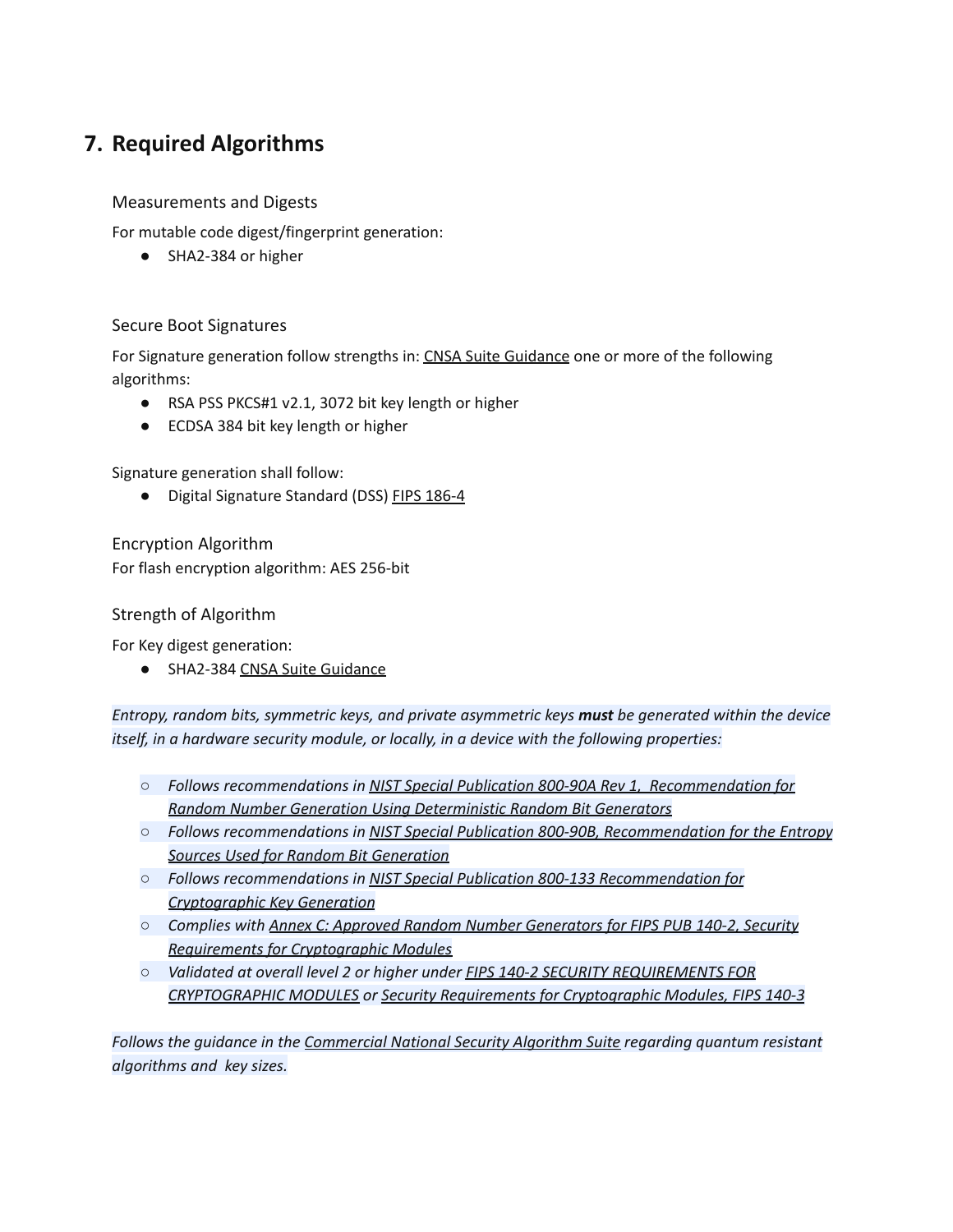## <span id="page-12-0"></span>**8. Secure Boot Flow**

Secure boot enforcement shall be immutable. The secure boot immutable source is responsible for authenticating the first stage mutable code. Once authenticated the first mutable code can be responsible for authenticating the next stage of boot. The acceptable digital signature verification algorithms can be found here: [Recommended](#page-11-0) Algorithms

#### <span id="page-12-1"></span>Embedded Public Key Flow

In the following example, the ROM is the immutable Root of Trust and follows the below sequence in authenticating a firmware image using a digest of the root key as an immutable anchor in hardware fuses:



In the above example:

- 1. A hash of the Firmware Signer's public key (FWSignK<sub>pub</sub>)is provisioned in immutable efuses at provisioning. This public key is the root key anchored in hardware, and used by ROM for comparison to the public key provided with the firmware image for digital signature verification.
- 2. ROM reads mutable metadata, the Firmware Signer's public key and first stage mutable boot loader from a known location on mutable storage into internal SRAM. Note: the ROM reads both key and image into internal SRAM to avoid time of use time of check attacks. Note: No interfaces or external ports should allow access to this region of internal SRAM while digital signature verification and secure boot is occuring.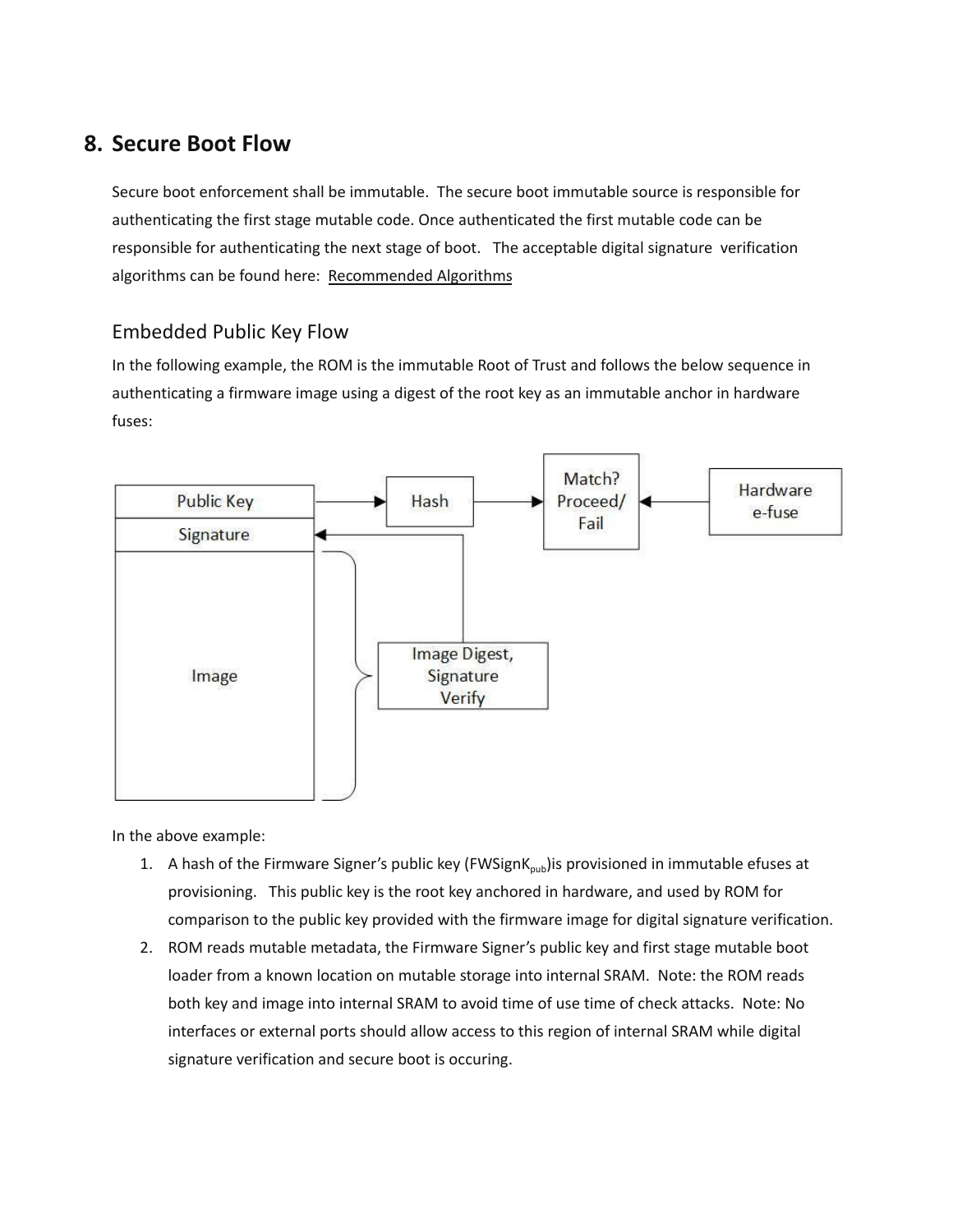3. After ROM hashes the Firmware Signer's public key now in SRAM, it compares the hash value to the e-fused digest of the provisioned Firmware Signer's public root key.

If matching; the ROM uses the Firmware Signer's Public Key in SRAM to verify the signature on the first stage bootloader, taking a digest of the first part of mutable code and comparing it to the digest used for the signature.

If not matching, ROM fails over to the next boot device and looks for a public key or hash table. Upon failure, the device shall log the failure in accordance with the specification: [Recovery](https://docs.google.com/document/d/1lCUGMOTLtIUrvgkCdwQgz570-ZEKSXimsagFPjBYCYc/edit#heading=h.slco0rjeyu1e) [Specification,](https://docs.google.com/document/d/1lCUGMOTLtIUrvgkCdwQgz570-ZEKSXimsagFPjBYCYc/edit#heading=h.slco0rjeyu1e) and seek to enter a recovery flow as per the specification and NIST [800-193.](https://nvlpubs.nist.gov/nistpubs/SpecialPublications/NIST.SP.800-193.pdf)

#### <span id="page-13-0"></span>Key Manifest Flow

A typical implementation of secure boot using the above methodology would provision a Device Update Public Key (DevUpdtK<sub>pub</sub>) in immutable OTP at provisioning and have a key manifest as the first part of mutable code. The ROM would therefore authenticate the key manifest using the Device Update Public Key, following the above-mentioned sequence, then use a Firmware Signer's public key (FWSignK<sub>pub</sub>) from within the key manifest to verify the first part of mutable code.

The block diagram below depicts the manifest flow: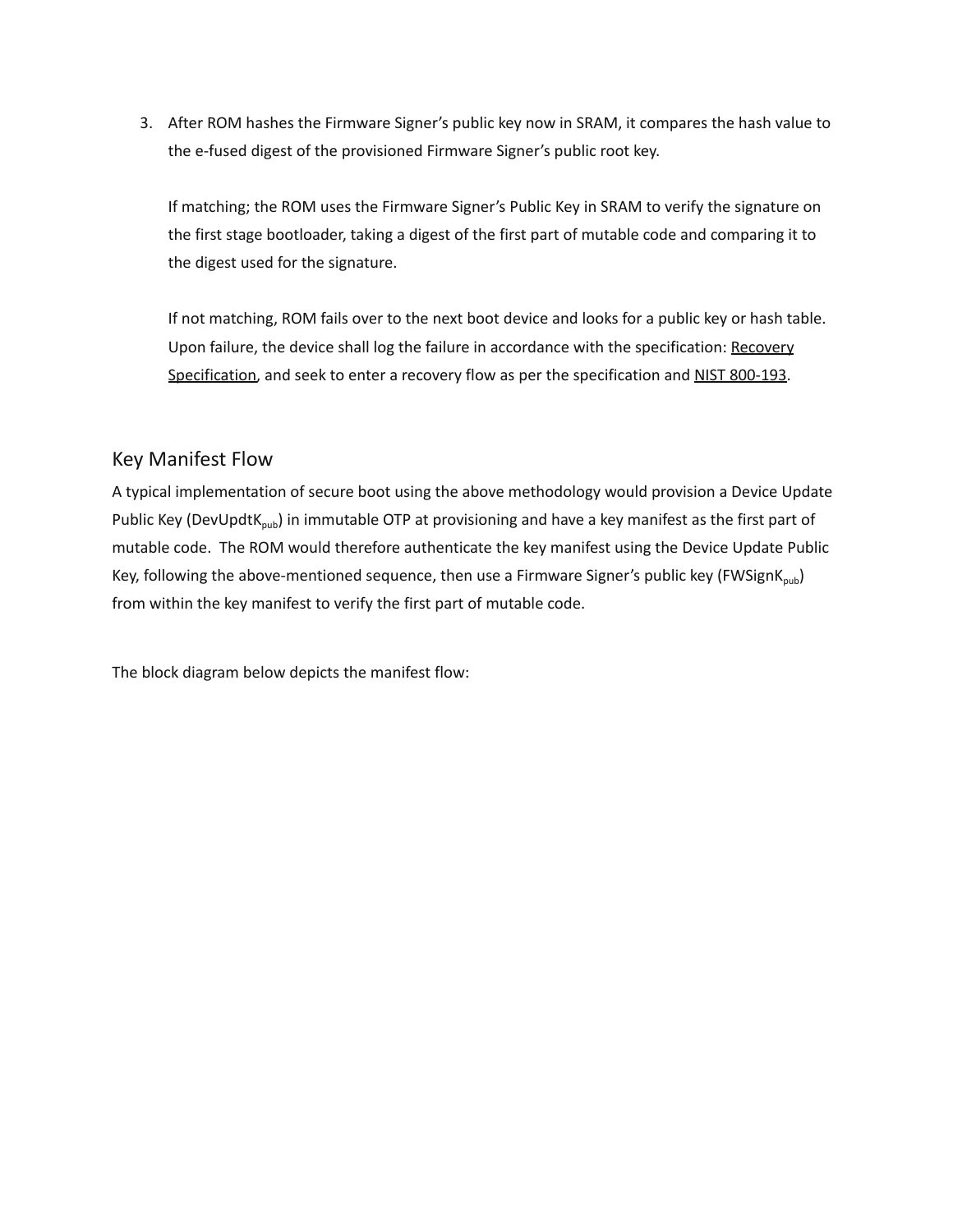

There are a few advantages of using the above key manifest approach:

- The flow promotes using hardware anchored keys less frequently, and only signing key manifest with the private keys for the hardware anchored public keys. It is good practice to store all private keys securely in a Hardware Security Module (HSM) and restrict key usage. One advantage of the manifest approach is the private keys contained in the offline HSM that correspond to the public keys in hardware are used less frequently. The keys contained in the manifest are used for firmware signing, and therefore used more frequently. The immutable "Root keys" in hardware efuses are used only for signing key manifests, which would be updated less often.
- The mutability and depth of the key manifest permits time based revocation of keys in the manifest.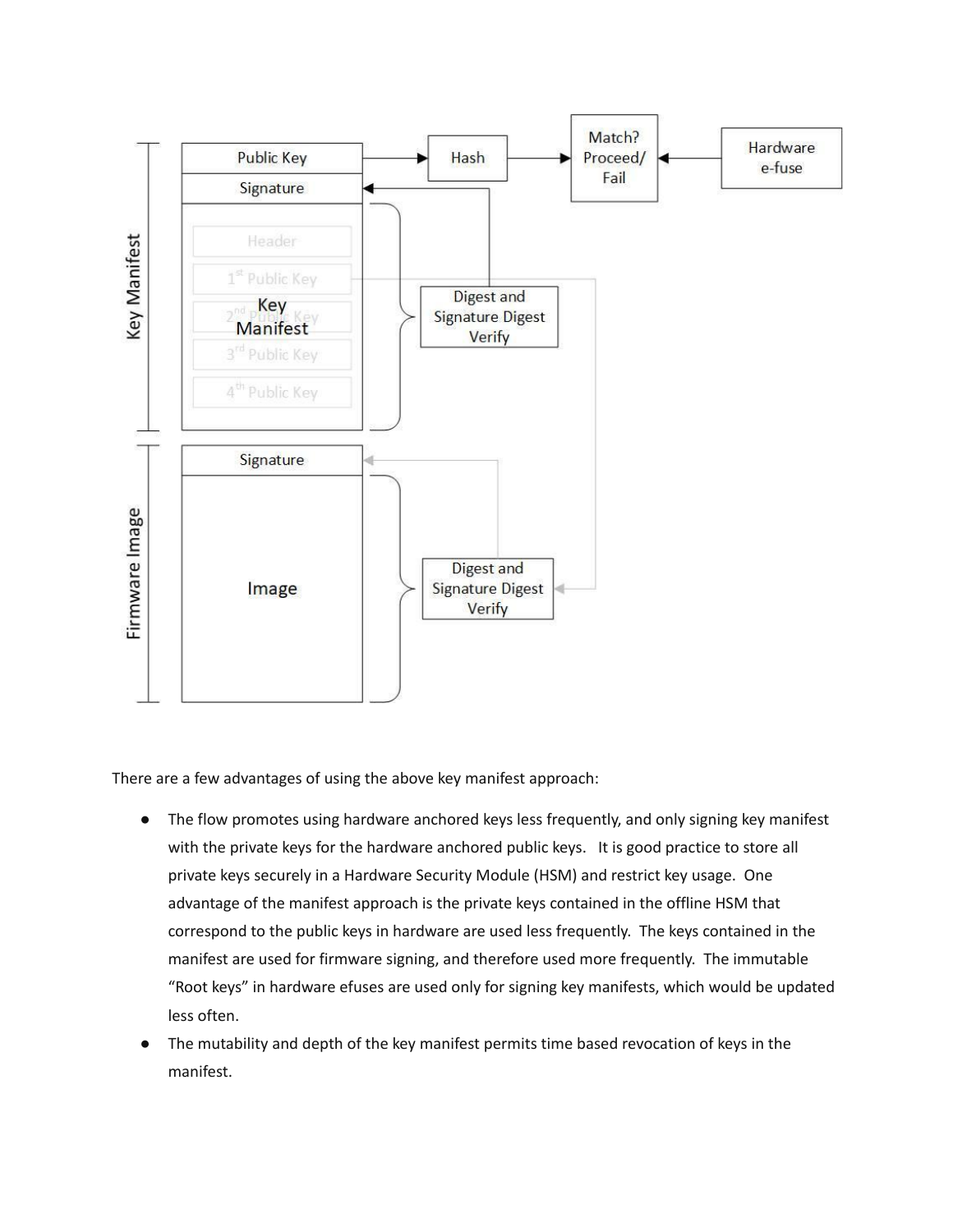● The flow allows for the partitioning of offline HSMs, whereby HSM containing keys for firmware signing can be accessible to secure build systems while the HSM containing keys for signing key manifests can be further air gapped.

#### <span id="page-15-0"></span>Manifest with Hash Table Flow

Similarly, a hash table with digital signature authentication by ROM can exist on flash. Typically the hash table method consists of a list of digests of asymmetric public keys. The digests in the hash table are then used to compare against keys provided with mutable code as signatory of the mutable code. If the digest of the key matches the digest of an unrevoked key in the manifest, then the key is used to verify the mutable code digital signature. This flow is a take on the above asymmetric verification. An example of the implementation is as follows:

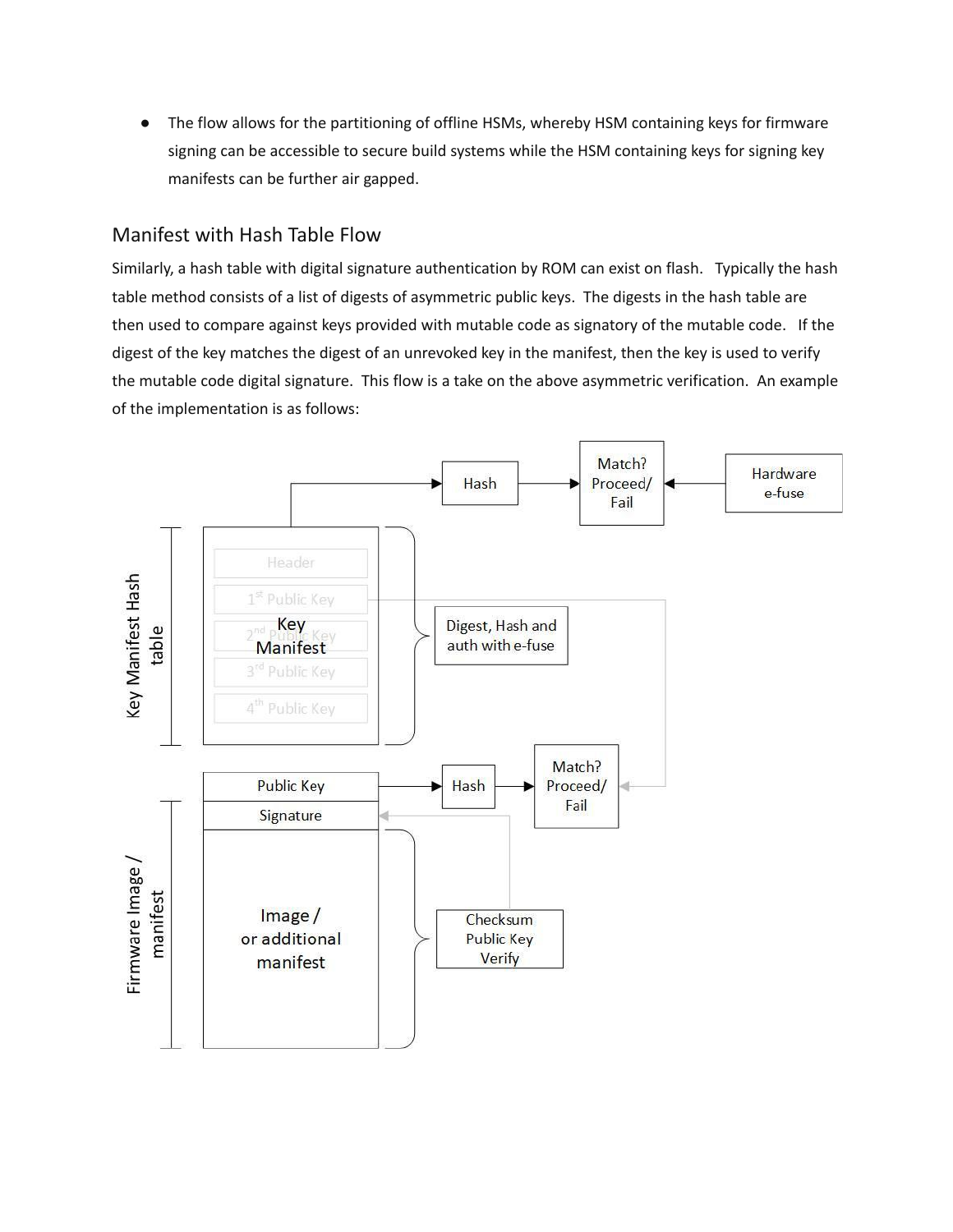In all cases the Immutable Root of Trust must be used to verify mutable code and generate measurement for verification. Secure boot implementations should not rely on firmware only update authentication mechanisms, as vulnerabilities in firmware can be exploited and then persisted.

Note: It is recommended that the keys used for authentication of mutable key chain structures and code be extended into the attestation measurements.

It is recommended that keys anchored in hardware sign other keys, which then sign firmware. This is the purpose of the proposed manifest/key chain flow.

# <span id="page-16-0"></span>**9. Confidentiality**

Flash encryption does not negate the need for authenticated secure boot, however it can improve the security posture of a device and offer a layer of defence against targeted attacks on firmware. Flash encryption through a device unique key can provide confidentiality of flash contents.

When a device supports flash encryption, the device ROM would copy flash contents into SRAM decrypting the firmware block as it copies into internal memory and before following the authenticate flow described in: [Secure](#page-12-0) Boot Flow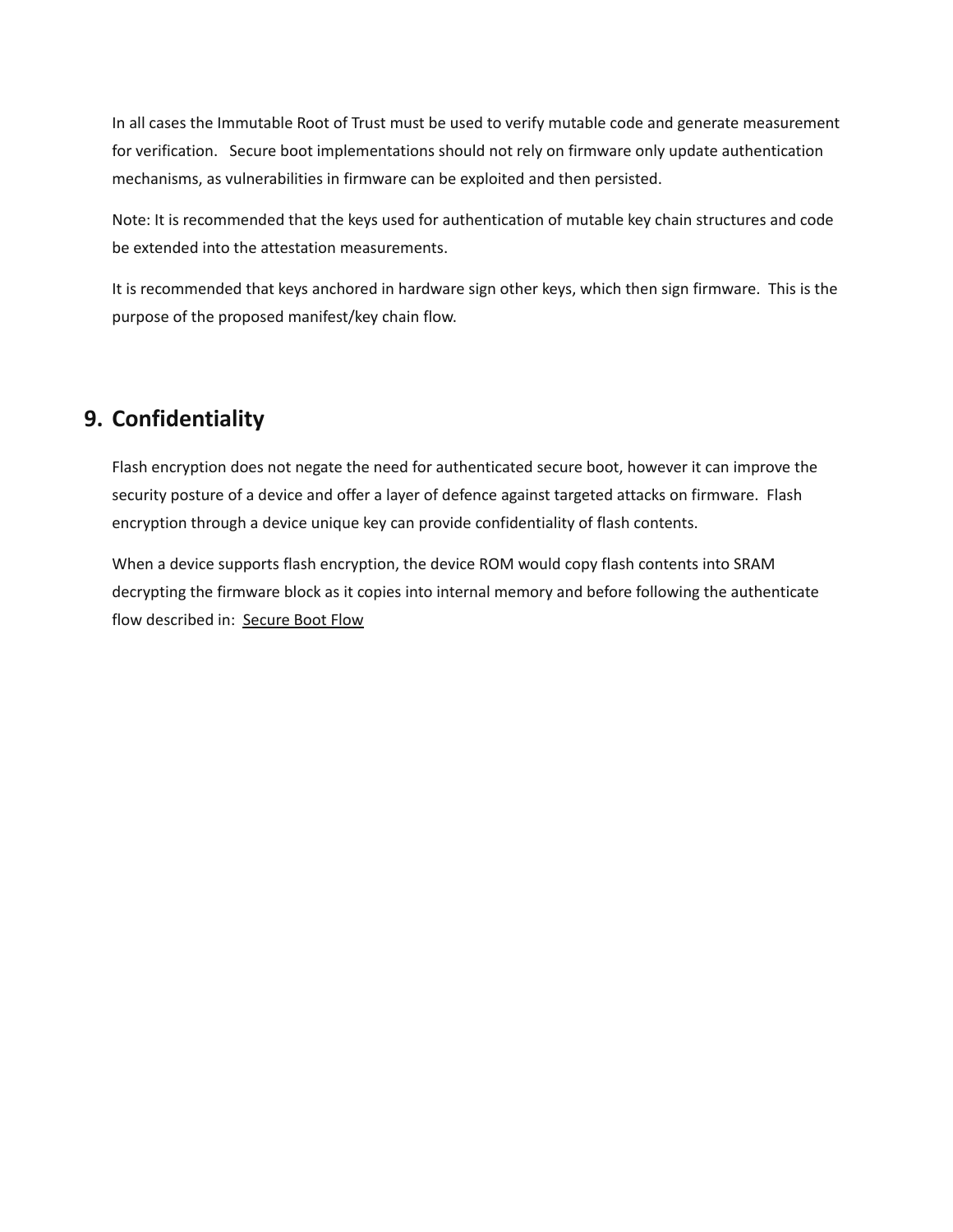

Flash encryption should be configurable as immutably on or off in hardware. Decryption occurs then digital signature verification.

### <span id="page-17-0"></span>**10. Revocation and Anti-rollback**

Key revocation assists in restoring integrity to a product should the keys or hash table become compromised. In certain circumstances key revocation can also be used to assist with anti-rollback where firmware cannot be trusted to guarantee rollback prevention. Example implementations of anti-rollback include monotonic id or security version numbers in firmware, key manifests and hash tables.

Used in conjunction with key manifest IDs, or hash table offsets, revocation can be achieved with very minimal OTP memory bits. If there are constraints on OTP memory, a single byte can be used to invalidate 8 different keys whether using hash tables, individual keys or key manifests.

Devices generally require more revocation storage, as each independently updatable firmware component may have its own anti-rollback.

Example: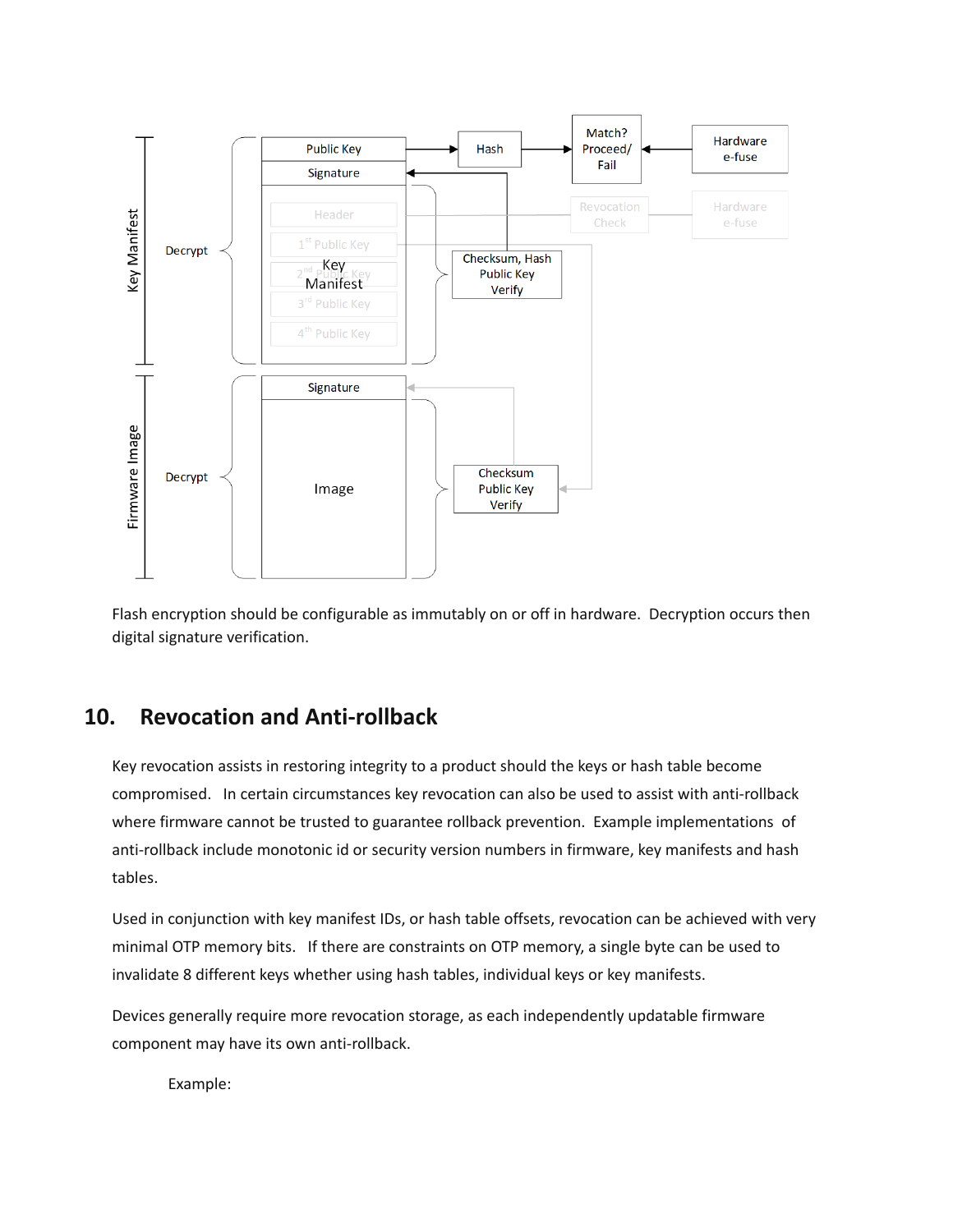Where key manifests are used in Secure Boot implementation, a manifest header could contain an ID that the ROM verifies against revocation areas in OTP. In this instance, revocation can be achieved by setting a new key manifest ID in the header of a signed key manifest. Upon boot the ROM would authenticate mutable code using the methodology described in the "Secure Boot" section of this document. After successfully authenticating the firmware, the ROM checks the key manifest ID. If the ID is incrementally higher than the latest OTP memory fused area, then the next OTP memory area is programmed one increment higher.



Revocation can only be achieved with a valid manifest id, one increment higher than the current manifest ID, with revocation bits set in the header manifest.

To prevent boot issues on the next reboot of the product, recovery firmware must subsequently be updated. Alternative, A/B methods whereby recovery or backup areas of flash are first programmed with newly signed manifests or images are first tried.

- Devices with multi-stage bootloaders and firmware images that are chain loaded or individually signed should include security version numbers in their signed metadata.
- Devices should support secure and persistent monotonic counters, resilient to rollback attacks, or secure one-time programmable storage for firmware anti-rollback version numbers.
- Devices shall implement an anti-rollback mechanism that prevents older versions of validly signed firmware from running on a given device.
- Devices may implement separate anti-rollback for recovery firmware and production firmware.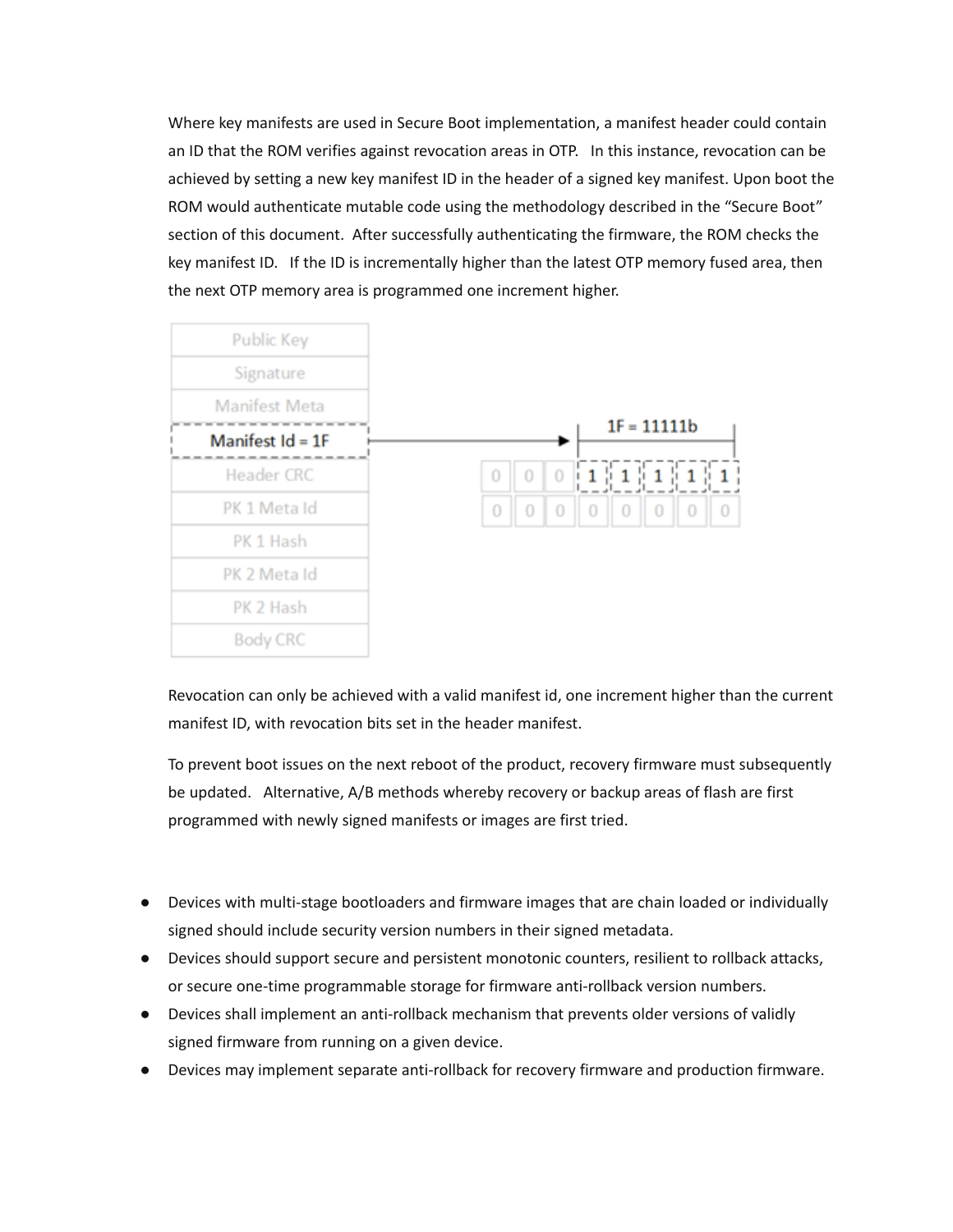### <span id="page-19-0"></span>**11. Device Recovery**

Secure boot authentication failures shall not render the device inoperable, nor should it permit the device to load mutable code without verifying integrity and signature.

Devices that fail to locate and load a secure firmware image shall continue to attempt to load over their permitted firmware load interfaces. These interfaces may include: A/B SPI flash images, I2C, PCIe, USB or other bootable interfaces on the device. Failing to load a valid digitally signed image on any or all interfaces shall not halt the device or prevent the device from retrying interfaces. All failed boot attempt events should be signaled or logged in tamper evident log and made available as part of recovery.

Failures in secure boot due to a detected event, or unexpected path detected by code flow integrity techniques such as code checkpoints or code integrity watchdogs may reset the device, but shall avoid halting the device indefinitely. The device may take an extended and varied time to reset as a countermeasure to watchdog reset timing attacks.

Devices using special purpose recovery firmware to bring the device to a recoverable state, shall enforce secure boot digital signature verification over all mutable code loaded into the device, and any firmware downloaded there after shall continue to verify digital signatures. Information on device recovery can be found in the [Recovery](https://docs.google.com/document/d/1lCUGMOTLtIUrvgkCdwQgz570-ZEKSXimsagFPjBYCYc/edit#) document.

### **12. License**

OCP encourages participants to share their proposals, specifications and designs with the community. This is to promote openness and encourage continuous and open feedback. It is important to remember that by providing feedback for any such documents, whether in written or verbal form, that the contributor or the contributor's organization grants OCP and its members irrevocable right to use this feedback for any purpose without any further obligation.

It is acknowledged that any such documentation and any ancillary materials that are provided to OCP in connection with this document, including without limitation any white papers, articles, photographs, studies, diagrams, contact information (together, "Materials") are made available under the Creative Commons Attribution-ShareAlike 4.0 International License found here: [https://creativecommons.org/licenses/by-sa/4.0/,](https://urldefense.proofpoint.com/v2/url?u=https-3A__creativecommons.org_licenses_by-2Dsa_4.0_&d=DwMFaQ&c=jf_iaSHvJObTbx-siA1ZOg&r=BqFCxDNyAJevHgEgYwZw0rORaVubZcDFycdZwrbjoCM&m=aUYQryq43waZK3h9DIgMN14XrhMhbo_6Ht75yJW-Q8U&s=RhUxk6cjNzY_kGHJDCD2C7NRTSjWqbkWY5_Uw5aOKqs&e=) or any later version, and without limiting the foregoing, OCP may make the Materials available under such terms.